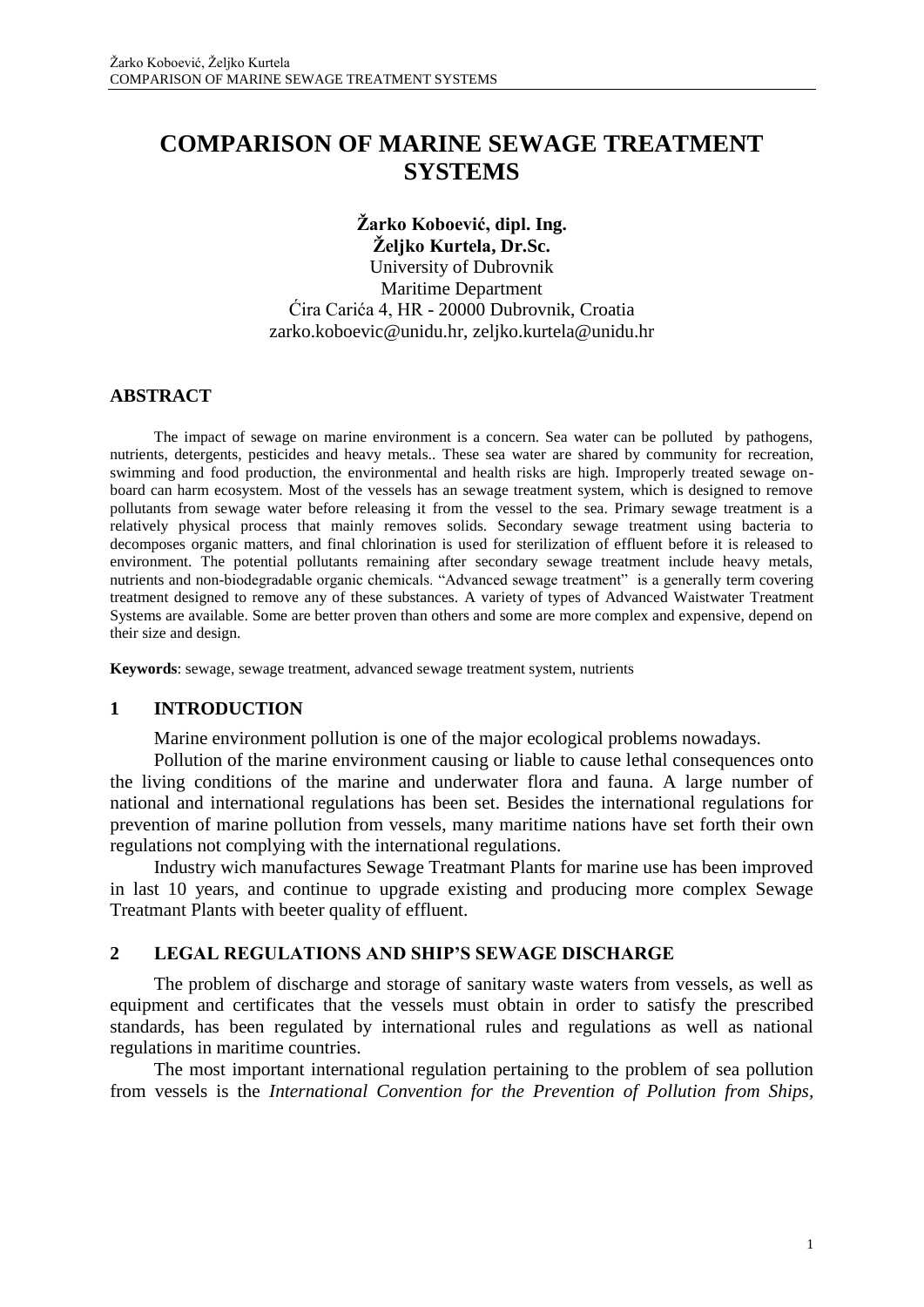*1973/78* (**MARPOL** 73/78) brought by **IMO**. <sup>1</sup> MARPOL Convention sets standards and rules preventing pollution of the sea by oils, chemicals, harmful matter transported in any form of packages, sewage and garbage, emission of harmful gases and ballast. The Convention comprises of a number of Annexes and Annex IV contains provisions regulating prevention and supervision of marine pollution by sewage waste waters from ships. **Annex IV** to the Convention refers to:

a) prohibiting or limiting discharge,

- b) issuance of certificates and inspections,
- c) equipment and supervision of discharge,
- d) shore reception facilities. [1]

MARPOL Annex IV, is applicable to ships on international voyages that are 400 gross tonnage and greater; or less than 400 gross tonnage when certified to carry more than 15 persons. 2 [2]

The equipment for supervision of discharge on board must include at least one of the following sewage systems:

- A sewage treatment plant which will be of a type approved by the Administration, taking into account the standards and test methods developed by the IMO.
- A sewage comminuting and disinfecting system approved by the Administration. Such system will be fitted with facilities to the satisfaction of the Administration, for the temporary storage of sewage when the ship is less than 3 nautical miles from the nearest land.
- A holding tank of the capacity to the satisfaction of the Administration for retention of all and which will have means to indicate visually the amount of its contents.
- In case the ship is equipped with sewage treatment plant, then the prescribed quality standards are effluent from sewage plant.<sup>3</sup>

#### **Table 1: Sewage water effluent standard after treatment plants and prior discharge from the ship into sea, as per MARPOL Annex IV**

|                                                            | Faecal<br>coliforms<br>$/100$ ml | <b>Suspended</b><br>solids<br>mg/l | <b>Biochemical oxygen</b><br>demand (BOD5)<br>mg/l | pH          |
|------------------------------------------------------------|----------------------------------|------------------------------------|----------------------------------------------------|-------------|
| <b>Treatment plant</b><br>installed before<br>1st Jan 2010 | <b>250</b>                       | $50(100)*$                         | 50                                                 |             |
| <b>Treatment plant</b><br>installed after<br>1st Jan 2010  | 100                              | 35                                 | 25<br>& Chemical oxygen<br>$demand -125$           | $6.0 - 8.5$ |

Source: (authors)

Remark: \*50 mg/l if plant tested ashore; 100 mg/l if plant tested onboard

 $\overline{a}$ 

<sup>1</sup> MARPOL Convention, (*Official Gazette – International Conventions, No. 1/92, 4/05).* Text of the Convention in Croatian to be found in: *The International Convention on Prevention from Marine Pollution by Ships,* Maritime Journal, Ministry of Sea, Tourism, Traffic and Development.

<sup>&</sup>lt;sup>2</sup> Under "international navigation" it is to be understood navigation from the country applying this Convention until the port outside that country or viceversa. The term ''person'' refers to crew members and passengers.

<sup>3</sup> IMO Respolution MEPC.159(55) *Revised Guidelines on Implementation of Effluent Standards and Performance Tests for Sewage Treatment Plants,* adopted on 13th October 2006, is implemented on plants installed as of 1st January 2010. this Resolution replaced the Resolution MEPC.2(6) *Recommendation on International Effluent Standards and Guidelines for Performance Tests for Sewage Treatment Plants,* adopted on 3rd December 1976 and which had set somewhat lower standards.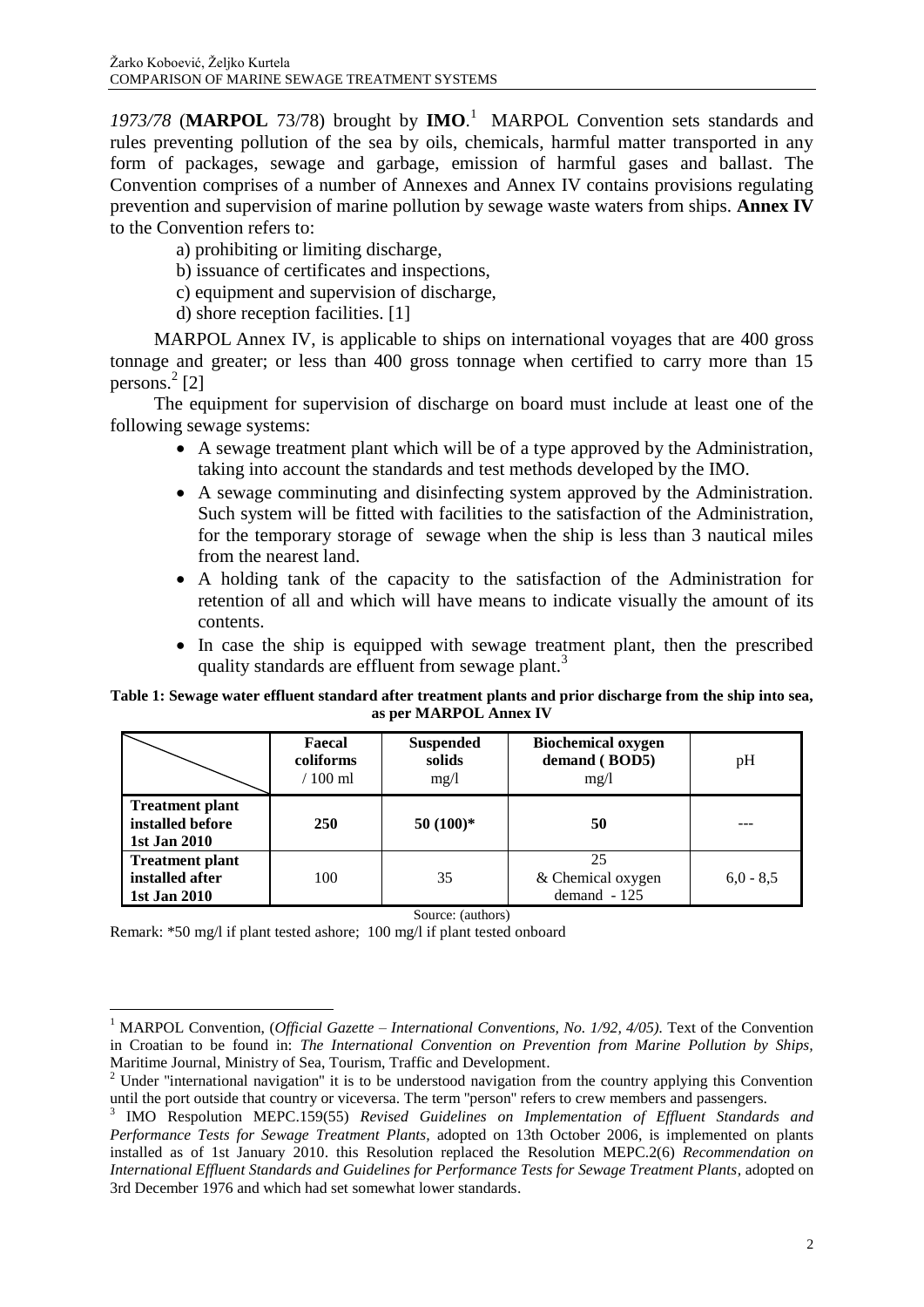"**International Sewage Pollution Prevention Certificate**" will be issued to the ship by the Administration (or persons or organisations authorised by it), and after the general survey of the ship and installations according to the provisions set forth in the Annex IV to the Convention. The certificate comprises general data on the ship, the sewage system and type of sewage plant, as well as the results of tests made in compliance with the stated restrictions. [3]

| Device type                 | Faecal<br>coliforms             | <b>Suspended</b><br>solids | <b>Biochemical</b><br>oxygen demand<br><b>BOD5</b> ) | pH          | <b>Chlorine</b>     |
|-----------------------------|---------------------------------|----------------------------|------------------------------------------------------|-------------|---------------------|
| <b>Type I MSD</b>           | 1000col/100ml                   | With no visible            |                                                      |             |                     |
|                             |                                 | floating solids            |                                                      |             |                     |
| <b>Type II MSD</b>          | $200 \text{col}/100 \text{ ml}$ | 150mg/100ml                |                                                      |             |                     |
| <b>Alaska Standards for</b> | $20 \text{col}/100 \text{ml}$   | $30mg/l$ monthly           | 30mg/l monthly                                       | $6.0 - 9.0$ | 10 <sub>m</sub> g/l |
| <b>Continuous</b>           |                                 | average                    | average                                              |             |                     |
| <b>Discharge</b>            |                                 | 45 mg/l weekly             | 45 mg/l weekly                                       |             |                     |
| <b>Blackwater from</b>      |                                 | average.                   | average.                                             |             |                     |
| large commercial            |                                 |                            |                                                      |             |                     |
| vessels1                    |                                 |                            |                                                      |             |                     |
| Alaska Standards            | 200col/100ml                    | $150$ mg/l                 |                                                      |             |                     |
| greywater and               |                                 |                            |                                                      |             |                     |
| blackwater from             |                                 |                            |                                                      |             |                     |
| other vessels 1             |                                 |                            |                                                      |             |                     |

|  |  |  |  | Table 2: Vessel Effluent Standard Comparison in US |  |
|--|--|--|--|----------------------------------------------------|--|
|--|--|--|--|----------------------------------------------------|--|

Source: Maine Government [\(www.maine.gov/dep/blwq/topic/vessels/effluentchart.pdf\)](http://www.maine.gov/dep/blwq/topic/vessels/effluentchart.pdf) (27.02. 2010) Remarks: 1 Alaska Regulations Section 46.03.463, Subsections b and c

**U.S. Coast Guard** recognizes and approves 3 types of *Marine Sanitation Device (MSD)*  which are according to **33 CFR Part 159**<sup>4</sup> **:**

- Type I MSD are flow-through treatment devices that commonly use maceration and disinfection for treatment of sewage. Type I devices may be used only on vessels less than 19,7m (65 feet). EPA's performance standard for effluent are max 1000 faecal coliforms per 100 ml of water with no visible floating solids.
- Type II MSD also are flow-through treatment devices, generaly employing biological treatment and disinfection. Some of these devices use maceration and disinfection. Type II MSD may be used on vessels of any size. EPA's performance standard is an effluent with a faecal coliform count not to exceed 200 per 100 ml of water and total suspended solids no greater than 150 mg per litre of water.
- Type III MSD are holding tanks, where sewage is stored until it can be properly disposed of at a shore-side pump out facility or out at sea (beyond 3 miles from shore). Type III MSD may be used on vessels of any size. However, a Type II MSD may be equipped with installed holding tanks which can be used to store treated sewage until reaching a shore-side pump out facility or discharged overboard when vessel is beyond 3 miles from land. [4]

#### **3 SEWAGE TREATMENT TECHNOLOGIES ONBOARD SHIPS**

 $\overline{a}$ 

Sewage can be processed with three principal methods: mechanical, chemical and biological. . [5]

The sewage treatment is usually a combination of the three principal methods, such as me-chanical-chemical, mechanical-biological and chemical-biological. The treatment of sewage includes the following stages:

<sup>&</sup>lt;sup>4</sup> Code of Federal Regulations, Title 33-Navigation and Navigable Waters, Part 159-Marine Sanitation Devices.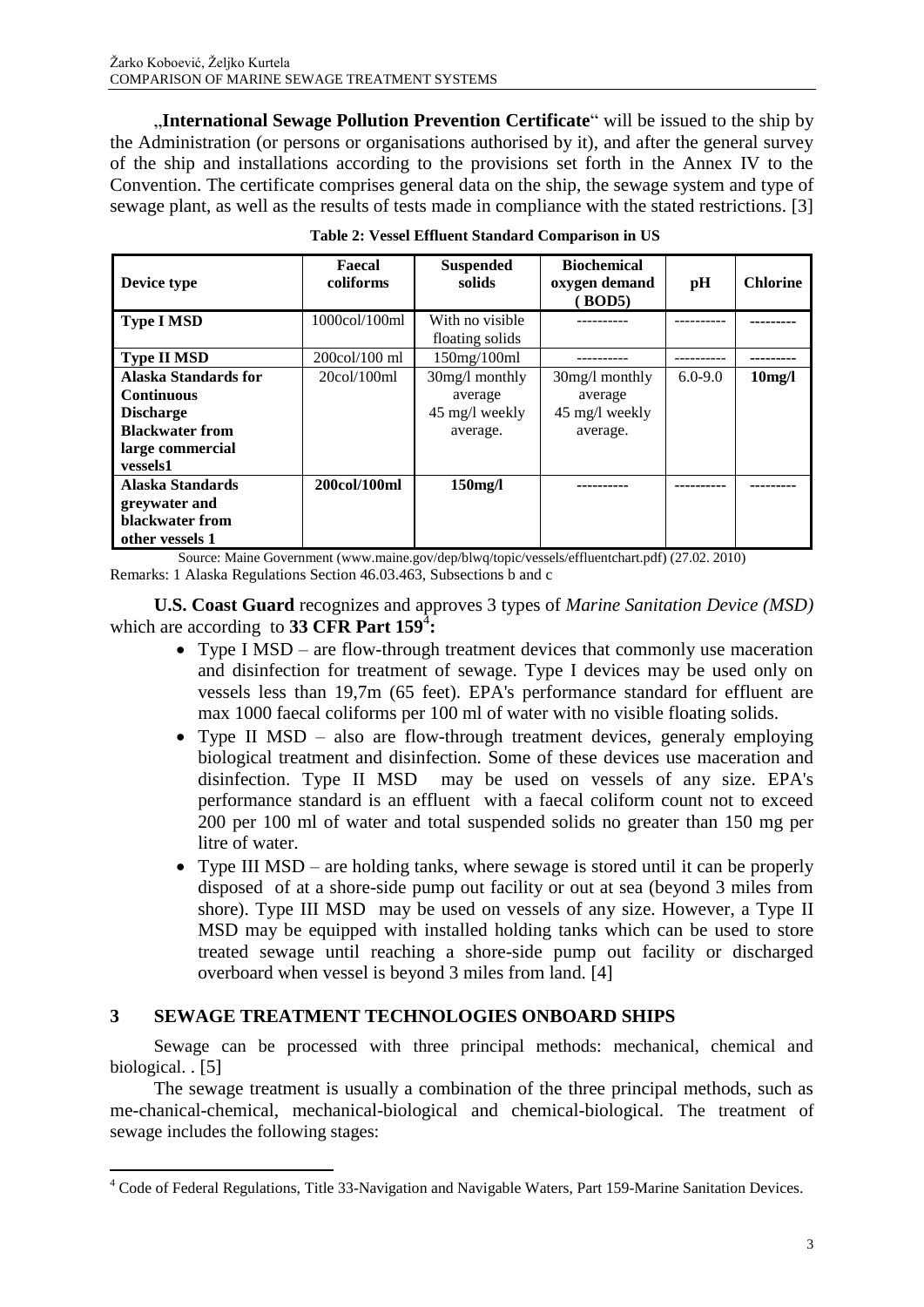#### **3.1 Waste water accumulation and management**

In this stage of proces waste water (black water, grey water and galley water has been collected in holding tanks before processing planet.

#### **3.2 Waste water pre-treatment**

Wastewater pre-treatment protects the other phases of the purification process. Sewage contains a lot of solid waste and grease that may cause problems in the later stages of the process. The pre-treatment process reduces the amount of solids in the waste water. Effective waste-water pre-treatment also reduces the need for oxidation. The pre-treatment is mechanical and consists of sieving and sedimentation units. The large particles pass through a shredding pump before sieving.

#### **3.3 Waste water oxidation**

The mechanical filtering results in a maximum of 50% reduction in organic load. The remaining organic compounds have to be oxidized, either chemically or biologically.

Certain chemicals, e.g. ozone, chlorine, hydrogen peroxide, are added to the sewage in the chemical oxidation. The chemicals oxidize the organic impurities in the sewage water. When compared to the ozone and hydrogen peroxide, chlorine is not a very environmental friendly oxidant because of the carcinogenic compounds that develop as a by-product of the reaction. The added chemicals have an impact on the organic matter that has dissoluted slightly and the BOD reduction remains small. The estimated treatment results for reduction in BOD and phosphorus are good. "Over-chlorination" results in high levels of residual chlorine in the discharge, which is lethal to marine organisms.

In the biological treatment the micro-organisms use the impurities in the sewage as their nourishment. There are several types of bioprocesses and the most common biological process is the active sludge treatment plant, where the sewage is mixed in a continuous-action aeration tank with active sludge. Biological filters and biorotors are also used as biological treatment plants. In these devices the bacteria that destroy the impurities attach to the filtering material. The biological treatment system is the most efficient way of reducing the BOD load. The estimated reduction in BOD is 80–95% and the reduction in phosphorus is 20–40%. The effectiveness of the bioprocess depends on the amount of active biomass and the bacteria living conditions. [6]

The disadvantages of biological treatment are the long starting period and its sensitivity to external disturbances. The reasons for malfunction of the biological system are the following:

- Strong chemicals that have got into the plant are destroying the bacteria.
- Bacteria die due to the lack of oxygen when the ventilation does not work.
- The return of active sludge does not work.

#### **3.4 Waste water clarification and filtration**

After oxidation, the sludge is separated in a sedimentation tank and returned to the aeration tank. Separating the active biomass, sediment particles and bacteria from the water is a critical phase in the wastewater purification process. The clarification and filtration processes used in the ships are membrane filtration, dissolved air flotation (DAF) and settling. The DAF system relies on the injection of microscopic air bubbles into the feed water stream, causing the particles to float on the surface of a basin with inclined settling plates, from which they are continuously skimmed off and removed with a wastewater stream. It is useful when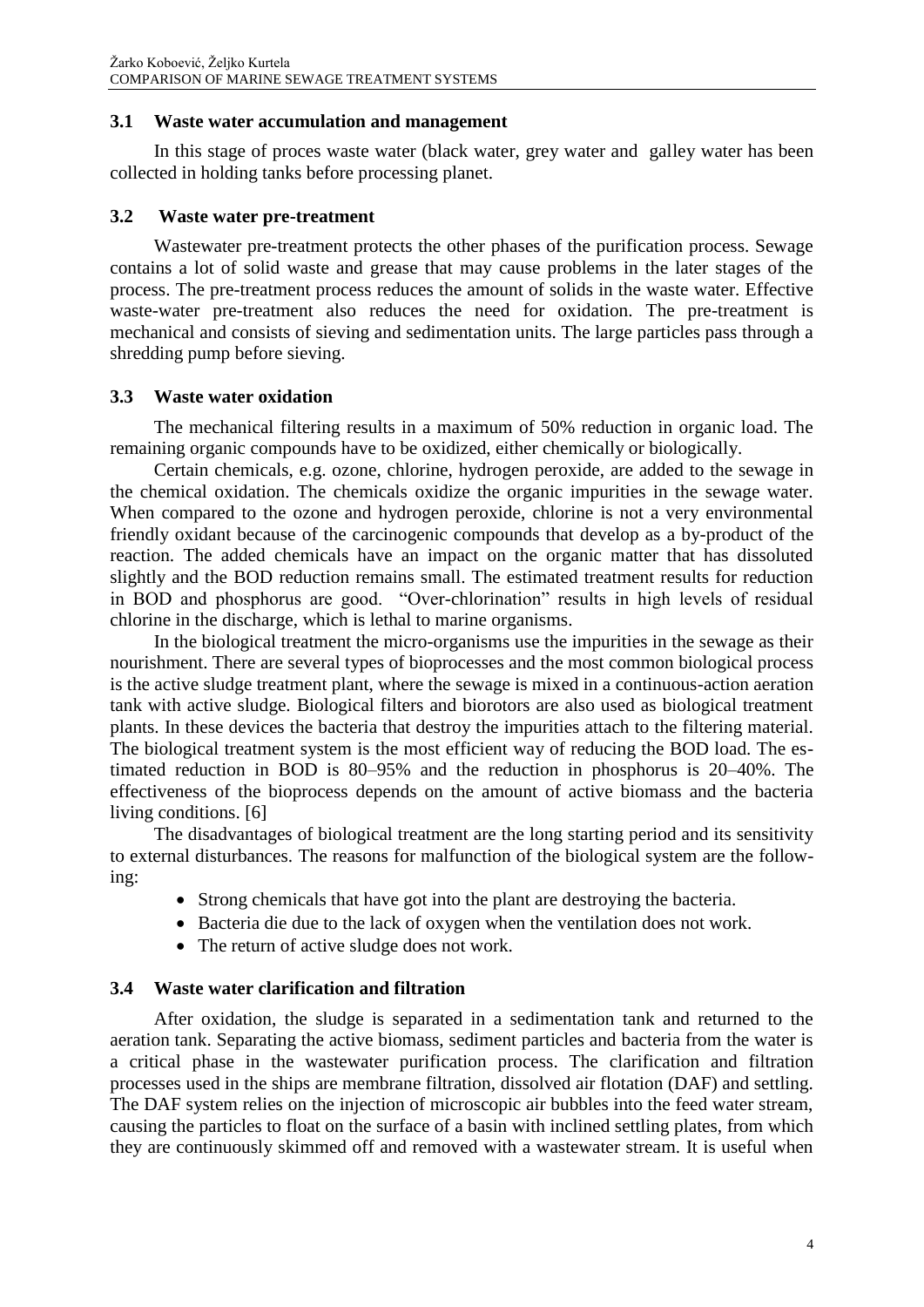treating waters that are high in total suspended solids (TSS) or have highly variable suspended solids content.

#### **3.5 Waste water disinfection**

The last phase in the wastewater purification process is disinfection. Depending on the previous treatment method, the disinfection enhances the quality of the wastewater or is an essential part of the purification process. When the membrane clarification and filtration is used, the disinfection is performed with UV-light. If the water is very turbid, the UV-light is not suitable for disinfection. The other potential disinfectants are, for example, chlorine, radicals and ozone.

## **3.6 Sludge treatment**

The sludge production depends on the treatment process. Effective pre-treatment before the bioreactor reduces the sludge production and enhances the sludge drying. The sludge that comes straight from the process is centrifuged. The centrifugal treatment raises the drysubstance concentration to 17–27%, compared to the before treatment dry substance concentration of 2–3%. After the decanter centrifuge, the possible sludge handling techniques are holding, incinerator, steam dryer, filter press or an alternative sludge conditioning process so that combustion is possible.

# **4 SEWAGE TREATMANT UNITS**

# **4.1 Traditional Type II Marine Sanitation Devices**

Most of a cargo and cruise ships with traditional Type II Marine Sanitation Devices (MSD), sewage is treated using biological treatment and chlorination. Some cruise ships do not treat their sewage biologically, but instead use maceration and chlorination. The treatment system typically includes aerobic biological treatment to remove biochemical oxygen demand and some nutrients, clarification and filtration to remove solids, and final chlorine disinfection to destroy pathogens. The system also may include screening to remove grit and debris. Cruise ships typically install up to four systems, allowing one or two to be placed off-line for maintenance at any one time. Cargo ships uses one unit only.



**Figure 1: Simplified Schematic of Traditional Type II Marine Sanitation Device Using Biological Treatment and Chlorine Disinfection**

# **4.2 Advanced Wastewater Treatmant Systems (AWT)**

To improve environmental performance, cruise lines are testing and installing wastewater purification systems that utilize advanced technologies. These onboard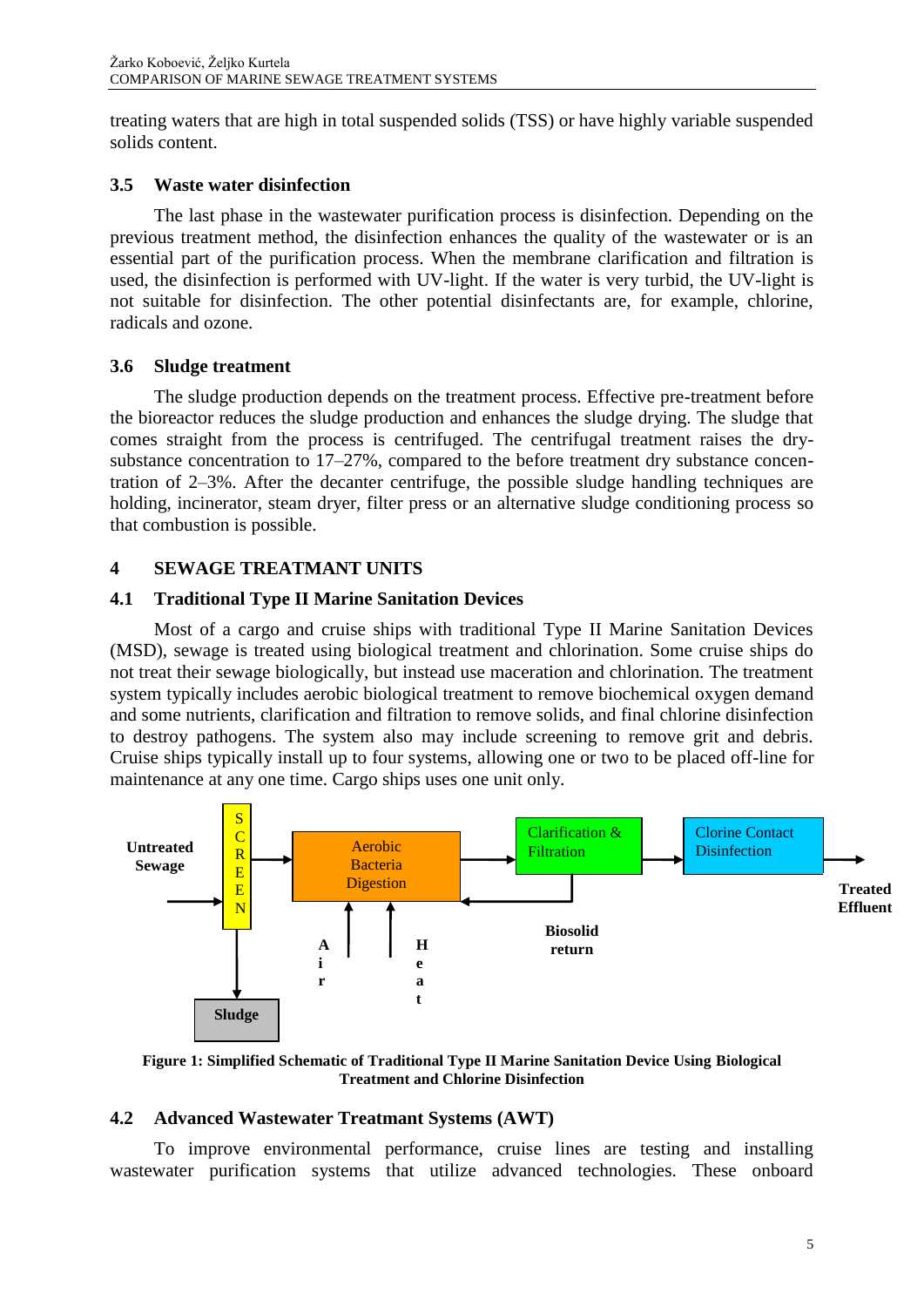wastewater treatment systems are designed to result in effluent discharges that are of a high quality and purity; for example, meeting or surpassing standards for secondary and tertiary effluents and reclaimed water.

Effluents meeting these high standards would not be subjected to the strict discharge limitations. AWT systems are still at the development stage. Generally advanced treatment systems utilize enhanced aerobic digestion with physical filtration to clean shipboard waste water.

On some cruise vessels, sewage and often graywater are treated using AWTs. AWTs generally provide improved screening, biological treatment, solids separation (using filtration or flotation), and disinfection (using ultraviolet light) as compared to traditional Type II MSDs. Some manufacturers of AWT mostly installed on cruise vessels are described below:

*4.2.1 HAMWORTHY'S Membrane Bioreactor (MBR)* system uses aerobic biological treatment followed by ultrafiltration and ultraviolet (UV) disinfection. Hamworthy MBR system treats wastewater from accommodations and sewage. Wastewater is first treated in screen presses to remove paper and other coarse solids. Next, the wastewater enters a twostage bioreactor, where bacteria digest the organic matter in the waste. Following biological treatment, the wastewater is filtered through tubular ultrafiltration membranes to remove particulate matter and biological mass, which are returned to the bioreactors. In the final stage of treatment, the wastewater undergoes UV disinfection to reduce pathogens.

*4.2.2 ROCHEM's ROCHEM LPRO and ROCHEM Bio-Filt* system treats high concentration and low concentration waste streams with different processes. ROCHEM LPRO part of the system treats wastewater from laundry and accommodations (low concentration waste streams) while the ROCHEM Bio-Filt treats wastewater from galley and sewage, as well as the membrane concentrate from the ROCHEM LPRO system (high concentration waste streams). The ROCHEM LPRO system uses screens to remove fibers and hair, reverse osmosis membranes to remove particulates and dissolved solids, and UV disinfection to reduce pathogens. The ROCHEM Bio-Filt system uses vibratory screens to remove coarse solids, bioreactors to biologically oxidize the waste, ultrafiltration membranes to remove particulate matter and biological mass (which are returned to the bioreactors), and UV disinfection to reduce pathogens.

*4.2.3 The Zenon ZeeWeed MBR* system uses aerobic biological oxidation followed by ultrafiltration and UV disinfection. Graywater from the laundry, galley, accommodations, and food pulper combines with sewage and flows through two coarse screens into a collection tank. From the collection tank, the wastewater is pumped to an aerated bioreactor. After the bioreactor, the wastewater flows through the proprietary ZeeWeed hollow-fiber ultrafiltration membrane system under a vacuum. In the final stage of treatment, the combined wastewater from the membranes undergoes UV disinfection to reduce pathogens. The Zenon system is the only system that EPA sampled that treats all graywater and sewage sources

*4.2.4 SCANSHIP AWP (Advanced Wastedwater Purification)* system uses aerobic biological oxidation followed by dissolved air flotation and UV disinfection. Sewage and graywater from the galley, accommodations, and laundry combine in one graywater and sewage holding tank. The combined wastewater is pumped through a coarse drum filter and then through two separate aerated bioreactors. Each bioreactor contains free-floating plastic beads to support biological growth, eliminating the need for recycled biological mass. After aeration, the wastewater is pumped to two dissolved air flotation (DAF) units to separate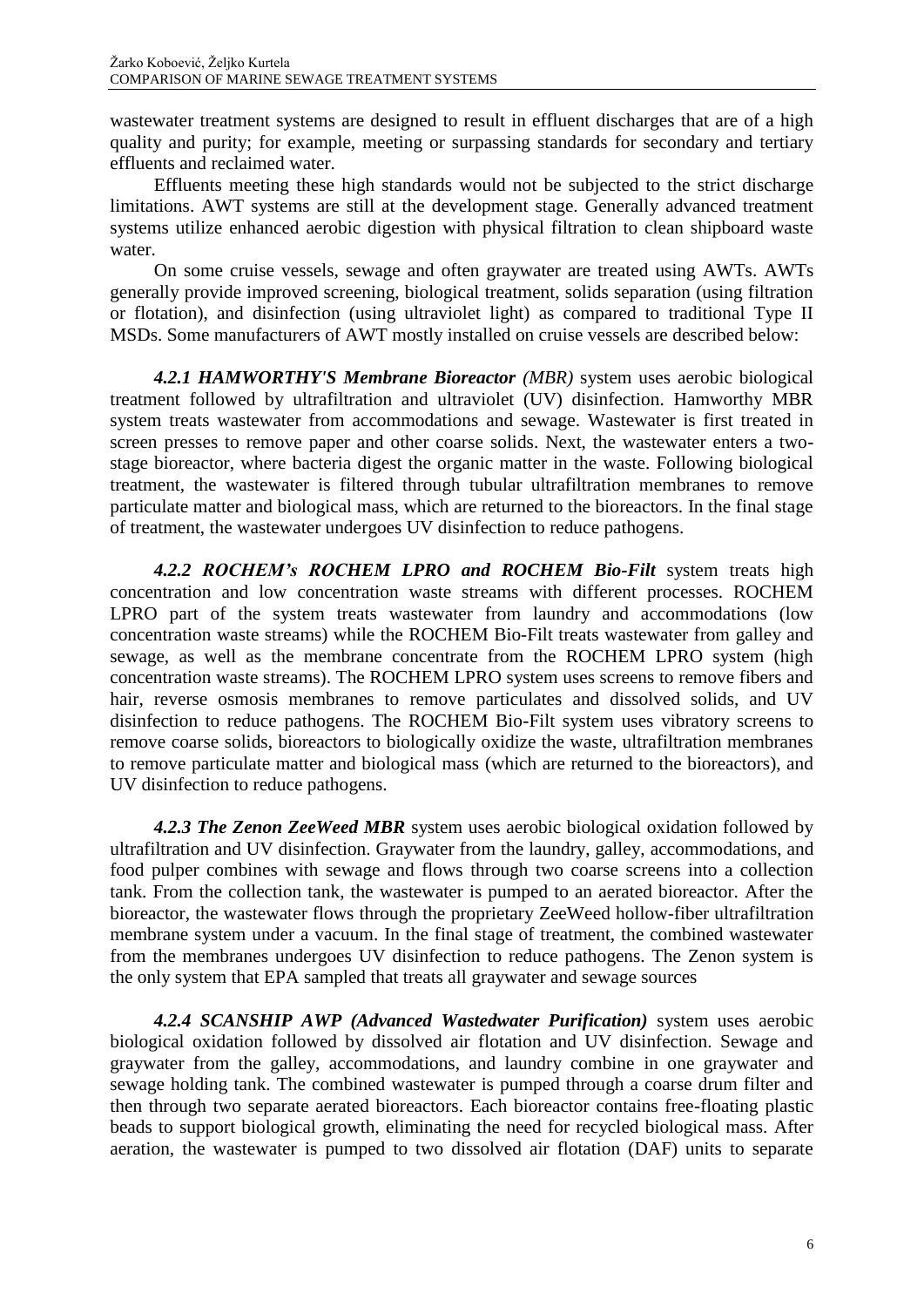solids. From the DAF units, the wastewater is pumped to polishing screen filters. In the final stage of treatment, the wastewater undergoes UV disinfection to reduce pathogens.



**Figure 2: Simplified Schematic of Scanship Advanced Wastedwater Purification System**

*4.2.5 The Hydroxyl CleanSea* system uses aerobic biological oxidation followed by dissolved air flotation and UV disinfection. Sewage and graywater are combined and pumped to a fine wedgewire screen for coarse solids removal. Next, the wastewater enters the ACTIVECELL biological reactors where free-floating plastic beads support biological growth without the need for recycled biological mass. The wastewater then enters the ACTIVEFLOAT dissolved air flotation units for solids separation. Final treatment steps include polishing filters and UV disinfection to reduce pathogens.

*4.2.6 EVAC* is a company that designs, manufactures and markets environmentally friendly waste and wastewater collection and treatment solutions for the marine industry worldwide. The Evac MBR is a single stream Advanced Waste Water Treatment system where all the waste streams are treated in one process. The Evac MBR is based on effective equalizing and mixing of the incoming waste streams, pre-treatment by screens, an aerated biotank and a membrane bioreactor. In this proposal, a nutrient removal step is added to the basic process. The Evac MBR process is fully automated and controlled through a PLC by vacuum/pressure switches, level switches, DO, TSS and pH sensors, flow meters and foam detectors. Membranes are of submerged type, supplied by Japanese company Kubota.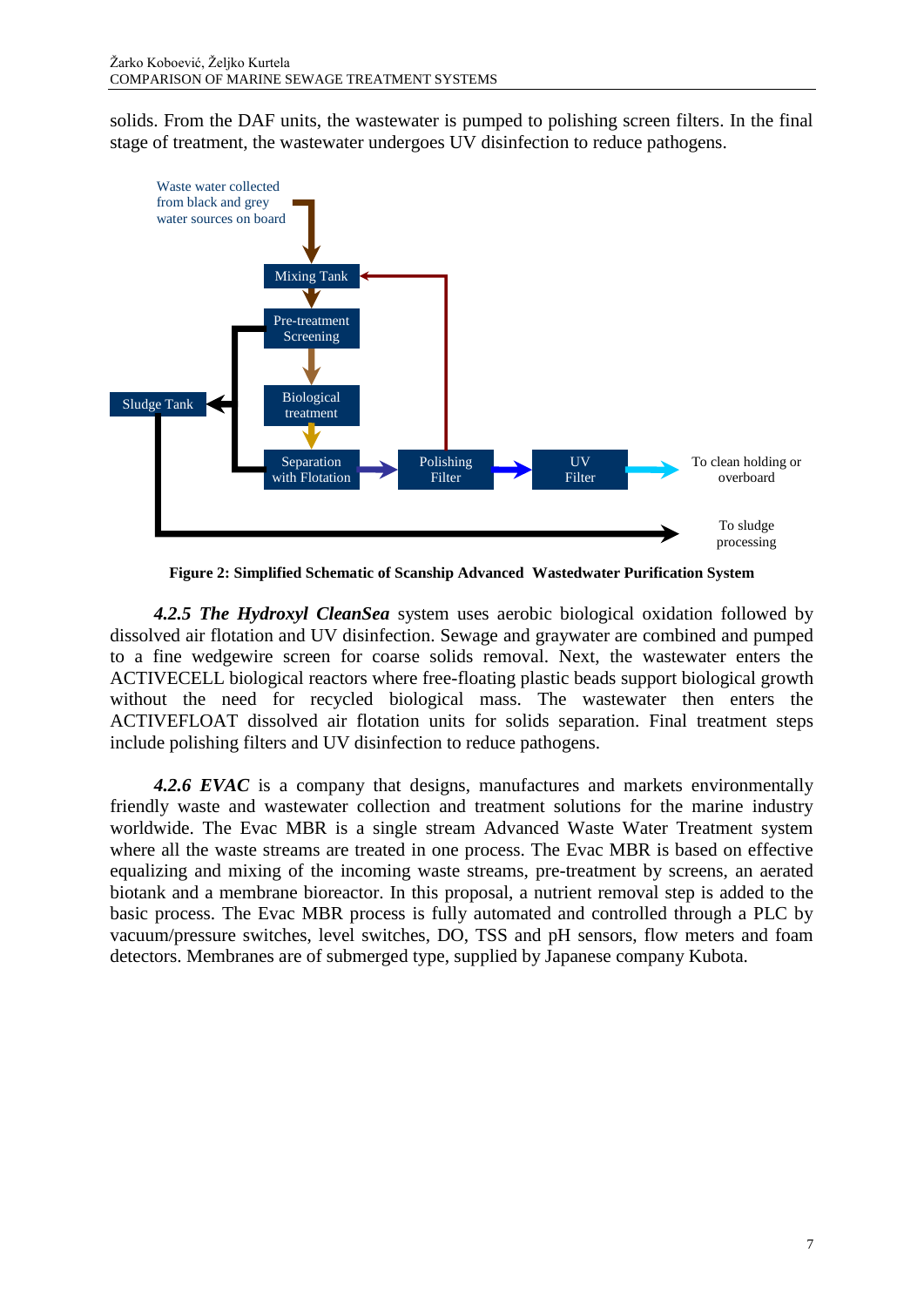

**Figure 3: Basic principle of the Evac MBR single stream process (Evac, 2008)**

## **5 COMPARISON TO WASTEWATER EFFLUENT DISCHARGE**

Table 3. shows the comparison of average effluent analyte concentrations from traditional

Type II Marine Sanitation Devices and from Advanced Wastewater Treatmants.

Traditional Type II MSD effluent concentrations exceeded the MARPOL Anex IV standards and EPA (US Envinromental Protection Agency) standards for discharges from Type II MSDs. Also, even that all Type II MSD are certificated before installation onboard, and produced that can met MARPOL and US EPA standards, in regular operation those units often running with errors, so that quality of effluent doesn't meet standards.

In contrast to traditional Type II MSD effluent, the average effluent concentrations from AWTs are lower than all of the discharge standards, with the exception of total residual chlorine. Chlorination is used to disinfect potable water produced underway or bunkered in port.

| Table 3: Comparison of AWT and Traditional Type II MSD Effluent to Wastewater Discharge Standards |  |  |
|---------------------------------------------------------------------------------------------------|--|--|
|---------------------------------------------------------------------------------------------------|--|--|

| Analyte                                                 | Average<br><b>Concentration</b><br>in AWT<br><b>Effluent 1</b> | Average<br><b>Concentration</b><br>in Traditional<br><b>Type II MSD</b><br><b>Effluent 2</b> | Effluent Standard<br>as per MARPOL<br>Annex IV.                                   | <b>USA</b><br><b>Performance</b><br><b>Standards</b><br>for Type II MSDs<br><b>(33 CFR Part 159)</b><br>Subpart C) | <b>USA Standard for</b><br><b>Continuous</b><br>Discharge in<br>Alaskan waters<br>(33 CFR Part)<br>159 Subpart E) |
|---------------------------------------------------------|----------------------------------------------------------------|----------------------------------------------------------------------------------------------|-----------------------------------------------------------------------------------|--------------------------------------------------------------------------------------------------------------------|-------------------------------------------------------------------------------------------------------------------|
| Fecal coliform<br>(fecal coliform/<br>$100$ ml)         | 14.5                                                           | 2,040,000<br>$MPN*/100$ ml                                                                   | $<$ 250 installed<br>before 1.1.2010.<br>$<100$ installed after<br>1.1.2010       | $<$ 200                                                                                                            | $20$                                                                                                              |
| Total residual<br>chlorine $(\mu g/l)$                  | 338                                                            | 1,070                                                                                        |                                                                                   |                                                                                                                    | $<$ 10                                                                                                            |
| <b>Biochemical</b><br>oxygen demand<br>$(5-day)$ (mg/l) | 7.99                                                           | 133                                                                                          | < 50<br><25                                                                       |                                                                                                                    | <45<br>$30$                                                                                                       |
| Total<br>suspended<br>solids $(mg/l)$                   | 4.49                                                           | 627                                                                                          | $<$ 50 if plant tested<br>ashore $\langle 100 \rangle$ if<br>plant tested onboard | <150                                                                                                               | <45<br>$30$                                                                                                       |
| pH                                                      | $99.5\%$ of pH<br>samples between<br>6.0 and 9.0               | $90.5\%$ of pH<br>samples between<br>6.0 and 9.0                                             | <b>between</b><br>6.0 and 8.5                                                     |                                                                                                                    | between<br>6.0 and 9.0                                                                                            |

Source: (authors)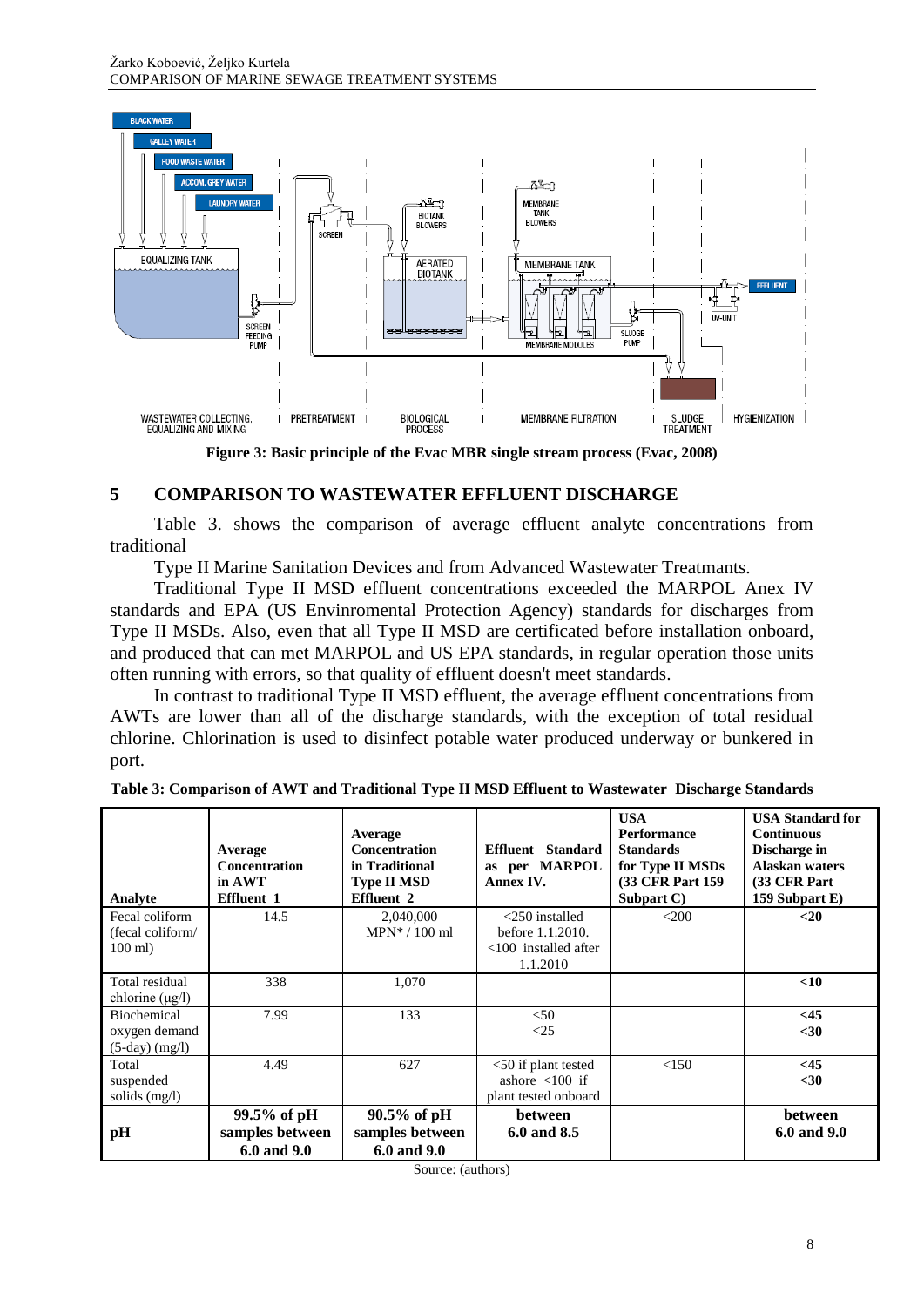#### Remarks:

1 Based on data collected by ADEC/Coast Guard from 2003 to 2005; data collected by EPA in 2004; and data collected through EPA's 2004 cruise ship survey. Source: *Cruise Ship Discharge Assessment Report, Section 2: Sewage*, United States Enviromental Protection Agency, 29th December 2008.

2 Based on data collected by the Alaska Cruise Ship Initiative (ACSI) in 2000; the average fecal coliform concentration in traditional Type II MSD effluent was 2,040,000 MPN/100 ml (total of 92 samples, calculation used detection limits for nondetected results). The range was from nondetect (detection limit of 2) to 24,000,000 MPN/100 ml. Of the 92 samples, 51 were greater than 200 MPN/100 ml, 35 were greater than 100,000, and 22 were greater than 1,000,000. Source: *Cruise Ship Discharge Assessment Report, Section 2: Sewage*, United States Enviromental Protection Agency, 29th December 2008.

\* MPN (Most Probable Number)

#### **6 CONCLUSION**

The international community has set forth legal regulations covering this issue in order to properly protect not only the marine environment but also the human health, which is also often exposed to hazards due to pollution from sewage waste waters. Nevertheless, the sea has still remained a fragile area exposed to various pollutants and risks. Consequently, besides the international regulations, some states have set forth their own regulations which are more strict, aiming to better protection of their particularly sensitive areas, since the internationally recognised regulations have their disadvantages and there is still room for improvement.

According to international regulations, sewage treatmant plant has to satisfy the effluent standards for its certificate of type test.

Most of traditional (Type II MSD) in practise operate on the vessels with certain errors due to late start of the system before arrival in the port, reduced bio sludge, overclorination, or disrupted by intermittent flow common to shipboard life.

Adwanced Waistedwater Treatmant Systems of many different brands are more complex, installed mostly on cruise vessels, and it has better results in effluent quality.

Most of the manufacturers of the AWT systems are still upgrading existing AWT systems and developing new systems that can reduce components (heavy metals, nutrients, phosphorus and nitrogen ) from effluent that is poluting marine enviroment, and still is not subject of any regulations.

#### **REFERENCES**

- 1. *MARPOL Convention*, (Official Gazette International Conventions**,** No. 1/92, 4/05)
- 2. IMO Resolution MEPC.2(6) *Recommendation on International Effluent Standards and Guidelines for Performance Tests for Sewage Treatment Plants,* adopted on 3th December 1976[\(http://www.imo.org/includes/blastDataOnly.asp/data\\_id%3D15319/2%286%29.pdf\)](http://www.imo.org/includes/blastDataOnly.asp/data_id%3D15319/2%286%29.pdf) (21.03.2011)
- 3. IMO Resolution MEPC.159(55) *Revised Guidelines on Implementation of Effluent Standards and Performance Tests for Sewage Treatment Plants*, adopted on 13th October 2006 [\(http://www.imo.org/includes/blastDataOnly.asp/data\\_id%3D16317/159%2855%29.pdf\)](http://www.imo.org/includes/blastDataOnly.asp/data_id%3D16317/159%2855%29.pdf) (21.03.2011)
- 4. *Cruise Ship Discharge Assessment Report, Section 2: Sewage*, United States Enviromental Protection Agency, 29th December 2008 [\(http://www.epa.gov/owow/oceans/cruise\\_ships/pdf/0812cruiseshipdischargeassess.pdf\)](http://www.epa.gov/owow/oceans/cruise_ships/pdf/0812cruiseshipdischargeassess.pdf) (21.03.2011)
- 5. **Bupić M., Milić L.,** *Brodski uređaj za obradu fekalnih voda s osvrtom na postupke ozračivanja i bistrenja*, Naše More 45 (3-4,5-6), Dubrovnik 1998.